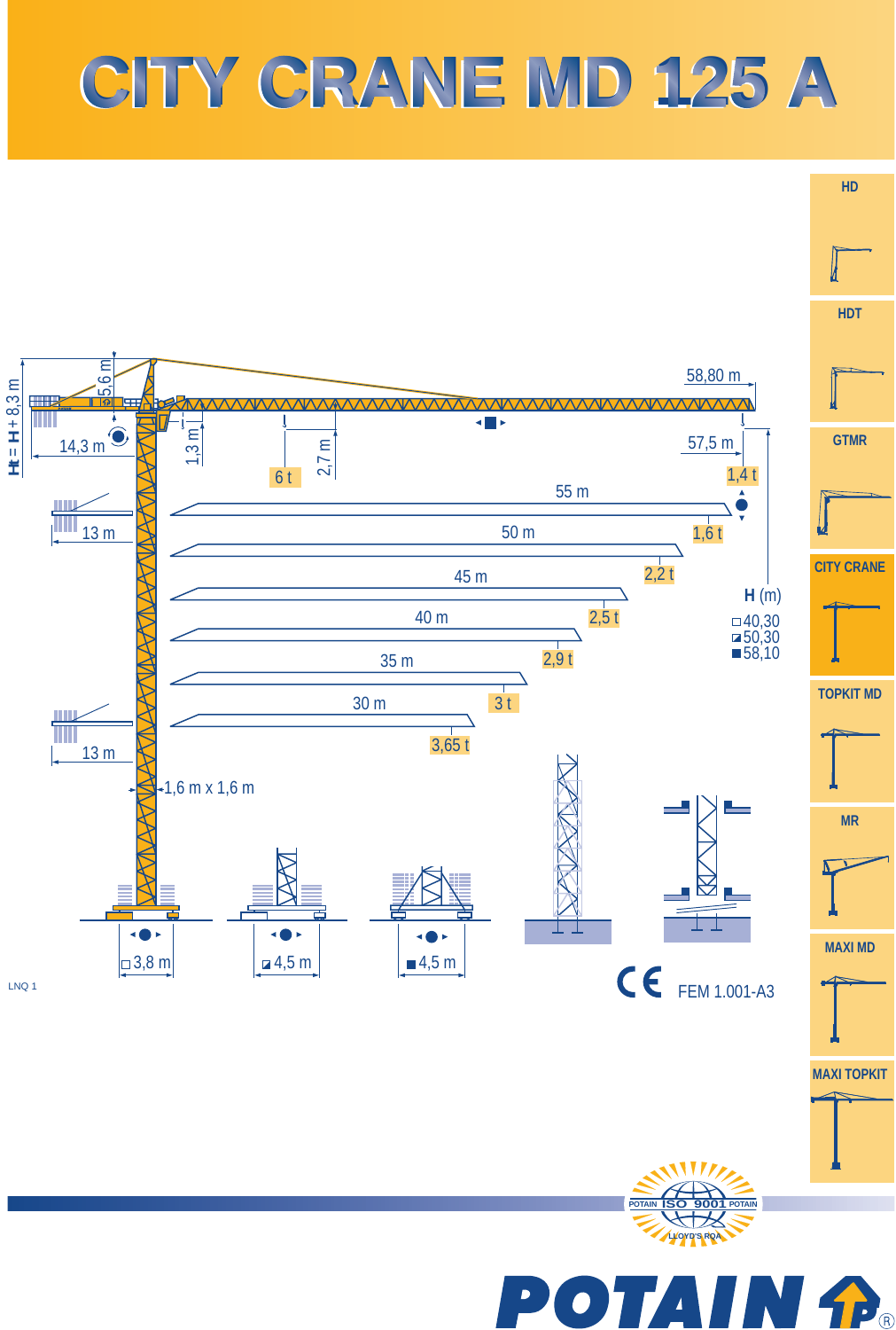

**CITY CRANE MD 125 A**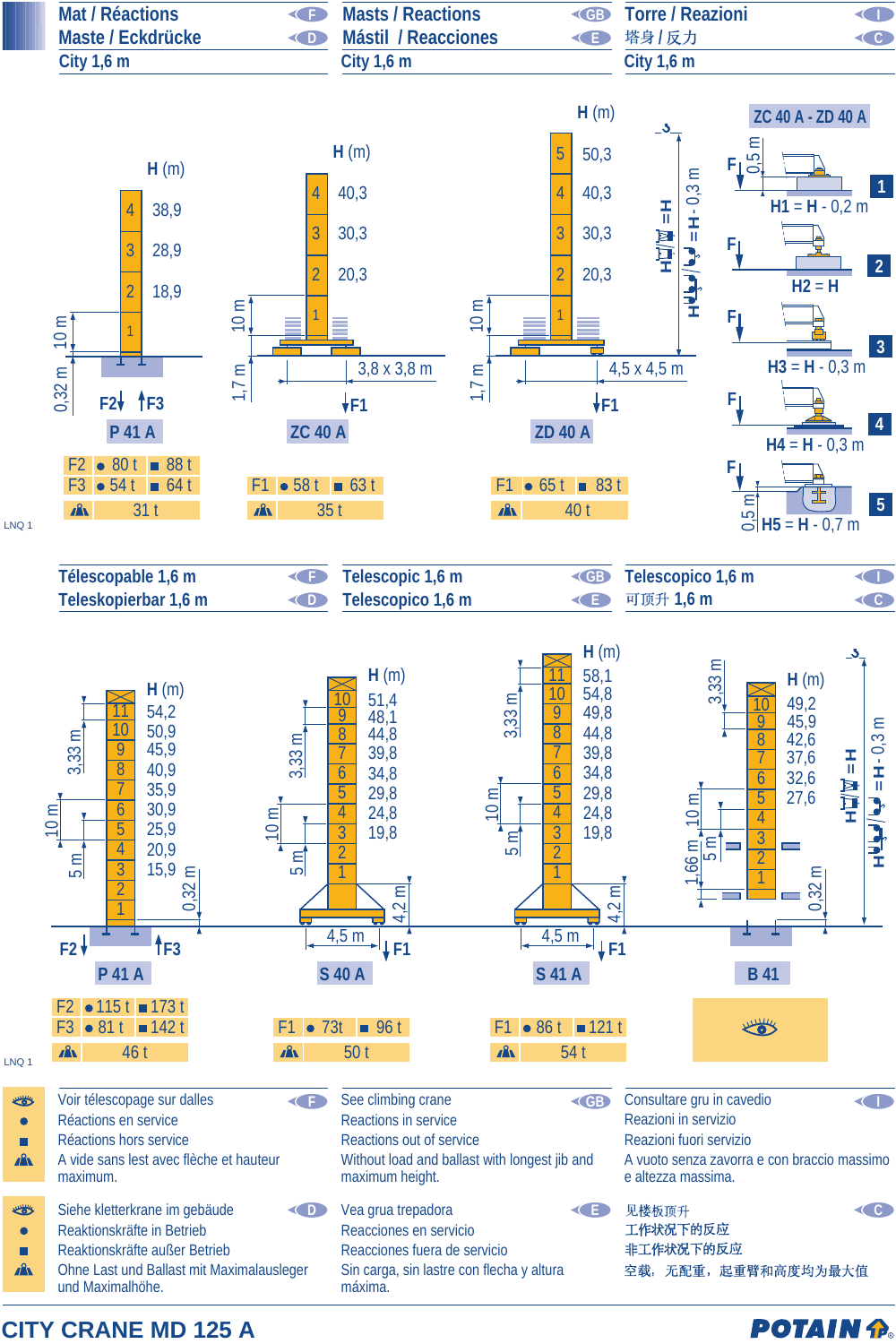| <b>Courbes de charges</b> | <b>Example 2</b> Load diagrams | <b>ED</b> Curve di carico | <b>KID</b> |
|---------------------------|--------------------------------|---------------------------|------------|
| Lastkurven                | <b>Curvas de cargas</b>        | ◆ 负荷曲线                    |            |

|                                                                                          |                   |  |                                  |                |  |                       | الملجعا حسب لحيا                           |                                                  |                                                                                                                                                                           |  |  |  |                |                                                                                          |     |             |  |
|------------------------------------------------------------------------------------------|-------------------|--|----------------------------------|----------------|--|-----------------------|--------------------------------------------|--------------------------------------------------|---------------------------------------------------------------------------------------------------------------------------------------------------------------------------|--|--|--|----------------|------------------------------------------------------------------------------------------|-----|-------------|--|
| 57,5 m 3,1 ► 16,2 20 22 25 27 28,2 31,2 32 35 37 40 42 45 47<br>$\sqrt{N}$               |                   |  |                                  |                |  |                       |                                            |                                                  |                                                                                                                                                                           |  |  |  |                | 50 52 55 57,5 m<br>6 4,6 4,1 3,5 3,2 3 3 2,9 2,6 2,45 2,25 2,1 1,9 1,8 1,7 1,6 1,5 1,4 t |     |             |  |
|                                                                                          |                   |  |                                  |                |  |                       | الملحة حسيدها                              |                                                  |                                                                                                                                                                           |  |  |  |                |                                                                                          |     |             |  |
| 55 <sub>m</sub><br>$\sqrt{N}$                                                            | $3.1 \rightarrow$ |  | 17,1 20 22 25 27 29,9 33 35<br>6 |                |  |                       |                                            |                                                  | 37 40 42 45 47 50 52 55 m<br>5 4,4 3,8 3,4 3 3 2,8 2,6 2,4 2,25 2,05 1,95 1,8 1,7 1,6 t                                                                                   |  |  |  |                |                                                                                          |     |             |  |
| 50 <sub>m</sub>                                                                          | $3,1 \rightarrow$ |  |                                  |                |  |                       |                                            |                                                  | الملحة حسب لحيط<br>20  22  25  27  30  32  34,9  38,6  40  42  45  47  50  m                                                                                              |  |  |  |                |                                                                                          |     |             |  |
| $\sqrt{N}$                                                                               |                   |  |                                  | 6 <sup>1</sup> |  |                       |                                            |                                                  | 5,3 4,6 4,2 3,6 3,4 3 3 2,9 2,7 2,5 2,35 2,2 t                                                                                                                            |  |  |  |                |                                                                                          |     |             |  |
|                                                                                          |                   |  |                                  |                |  |                       |                                            |                                                  | الملحة وسيداديه                                                                                                                                                           |  |  |  |                |                                                                                          |     |             |  |
| 45 m<br>$\sqrt{N}$                                                                       | $3,1 \rightarrow$ |  |                                  |                |  |                       |                                            |                                                  | 20 22 25,8 28,6 30 32 34,9 38,6 40 42 45 m                                                                                                                                |  |  |  |                |                                                                                          |     |             |  |
|                                                                                          |                   |  |                                  |                |  |                       |                                            |                                                  | الملحا حسب لحيا                                                                                                                                                           |  |  |  |                |                                                                                          |     |             |  |
| 40 m<br><b>AA</b>                                                                        | $3,1 \rightarrow$ |  |                                  | $6-1$          |  |                       |                                            |                                                  | 20 22 25 27 30 32 34,9 38,6 40 m<br>$5,3$ 4,6 4,2 3,6 3,4 3 3 2,9 t                                                                                                       |  |  |  |                |                                                                                          |     |             |  |
|                                                                                          |                   |  |                                  |                |  |                       |                                            |                                                  |                                                                                                                                                                           |  |  |  | (t)            |                                                                                          |     |             |  |
| 35 <sub>m</sub><br>$\sqrt{N}$                                                            | $3,1 \rightarrow$ |  |                                  | 20<br>$6-1$    |  |                       |                                            | 22 25 27 30 32 35 m<br>$5,3$ 4,6 4,2 3,6 3,4 3 t |                                                                                                                                                                           |  |  |  | 6              | معالجا                                                                                   | اما |             |  |
|                                                                                          |                   |  |                                  |                |  |                       |                                            |                                                  |                                                                                                                                                                           |  |  |  | $\mathfrak{z}$ |                                                                                          |     | $-0,375$ t  |  |
| 30 <sub>m</sub><br>$\sqrt{N}$                                                            | $3,1 \rightarrow$ |  |                                  | $6-1$          |  |                       | 20 22 25 28,6 30 m<br>$5,3$ 4,6 4,2 3,65 t |                                                  |                                                                                                                                                                           |  |  |  |                |                                                                                          |     | $\star$ (m) |  |
|                                                                                          |                   |  |                                  |                |  |                       |                                            |                                                  |                                                                                                                                                                           |  |  |  |                | $- = 1 - 0.375t$                                                                         |     |             |  |
|                                                                                          |                   |  |                                  |                |  |                       | V-L-L                                      |                                                  |                                                                                                                                                                           |  |  |  |                |                                                                                          |     |             |  |
| 57,5 m 2,4 ► 16,6 20 22 25 27 29,4 30 32 35 37 40 42 45 47 50 52 55 57,5 m<br><b>AVA</b> |                   |  |                                  |                |  |                       |                                            |                                                  |                                                                                                                                                                           |  |  |  |                | 6 4,8 4,3 3,8 3,3 3 3 2,8 2,5 2,3 2,1 1,9 1,8 1,65 1,53 1,45 1,34 1,25 t                 |     |             |  |
|                                                                                          |                   |  |                                  |                |  |                       | W←←                                        |                                                  |                                                                                                                                                                           |  |  |  |                |                                                                                          |     |             |  |
| 55 <sub>m</sub><br>$\sqrt{N}$                                                            |                   |  |                                  |                |  |                       |                                            |                                                  | 2,4 ► 17,5 20 22 25 27 30 31,2 31,7 35 37 40 42 45 47 50 52 55 m<br>6   5,1   4,6   3,9   3,6   3,1   3   3   2,65   2,5   2,2   2,1   1,9   1,8   1,65   1,57   1,45   1 |  |  |  |                |                                                                                          |     |             |  |
|                                                                                          |                   |  |                                  |                |  |                       |                                            |                                                  | V-LI                                                                                                                                                                      |  |  |  |                |                                                                                          |     |             |  |
| 50 <sub>m</sub><br>$\sqrt{N}$                                                            | $2,4 \rightarrow$ |  |                                  |                |  |                       |                                            |                                                  | 20,4 22 25 27 30 32 35 36,4 37,1 40 42 45 47 50 m                                                                                                                         |  |  |  |                |                                                                                          |     |             |  |
|                                                                                          |                   |  |                                  |                |  |                       |                                            |                                                  |                                                                                                                                                                           |  |  |  |                |                                                                                          |     |             |  |
| 45 m                                                                                     | $2,4 \rightarrow$ |  |                                  |                |  |                       |                                            |                                                  | <b>W←→⊔</b><br>20,4 22 25 27 30 32 35 36,4 37,1 40 42 45 m                                                                                                                |  |  |  |                |                                                                                          |     |             |  |
| $\Delta \Lambda$                                                                         |                   |  |                                  |                |  |                       |                                            |                                                  |                                                                                                                                                                           |  |  |  |                |                                                                                          |     |             |  |
| 40 m                                                                                     | $2,4 \rightarrow$ |  |                                  |                |  |                       |                                            |                                                  | $\P \leftarrow \rightarrow \blacksquare$<br>20,4 22 25 27 30 32 35 36,4 37,1 40 m                                                                                         |  |  |  |                |                                                                                          |     |             |  |
| <b>ZVV</b>                                                                               |                   |  |                                  |                |  |                       |                                            |                                                  | $6$ $5,5$ $4,7$ $4,3$ $3,8$ $3,5$ $3,2$ $3$ $3$ $3,2$ $1$                                                                                                                 |  |  |  |                |                                                                                          |     |             |  |
| 35 <sub>m</sub>                                                                          | $2,4 \rightarrow$ |  | 20,4 22 25 27 30 32 35 m         |                |  |                       |                                            |                                                  |                                                                                                                                                                           |  |  |  |                | $\overline{\mathbf{M}}$                                                                  | Н   |             |  |
| $\sqrt{N}$                                                                               |                   |  |                                  |                |  |                       | $6$ $5,5$ $4,7$ $4,3$ $3,8$ $3,5$ $3,2$ t  |                                                  |                                                                                                                                                                           |  |  |  | 6              |                                                                                          |     | $-0,1$ t    |  |
| 30 <sub>m</sub>                                                                          | $2,4 \rightarrow$ |  | 20,4 22 25 27 30 m               |                |  |                       |                                            |                                                  |                                                                                                                                                                           |  |  |  | 3              |                                                                                          |     | -(m)        |  |
| <b>ZVV</b>                                                                               |                   |  |                                  |                |  | $6$ 5,5 4,7 4,3 3,8 t |                                            |                                                  |                                                                                                                                                                           |  |  |  |                | $- = \blacksquare - 0.1 t$                                                               |     |             |  |
|                                                                                          |                   |  |                                  |                |  |                       |                                            |                                                  |                                                                                                                                                                           |  |  |  |                |                                                                                          |     |             |  |

LNQ 1

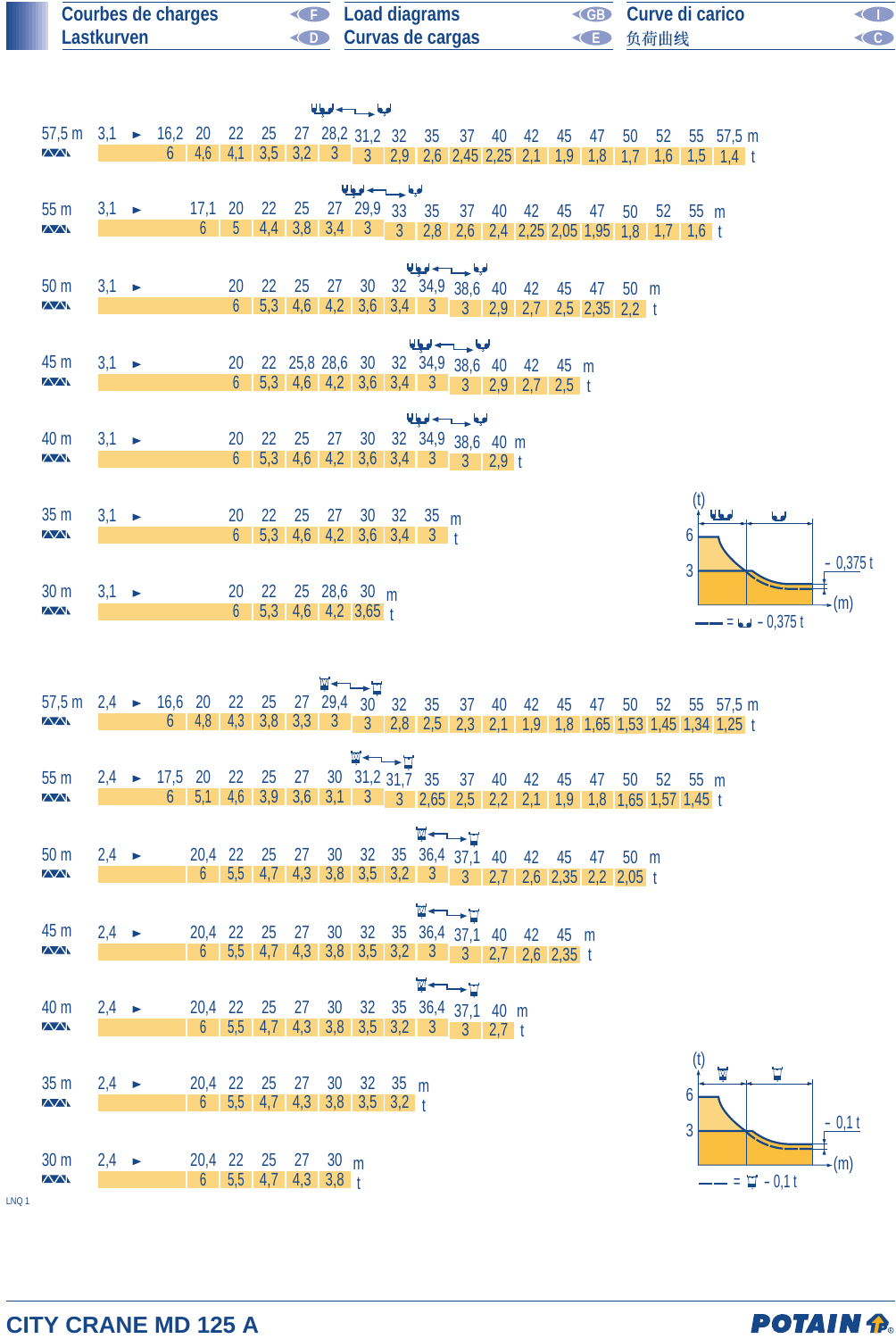

**CITY CRANE MD 125 A**

**POTAIN P.**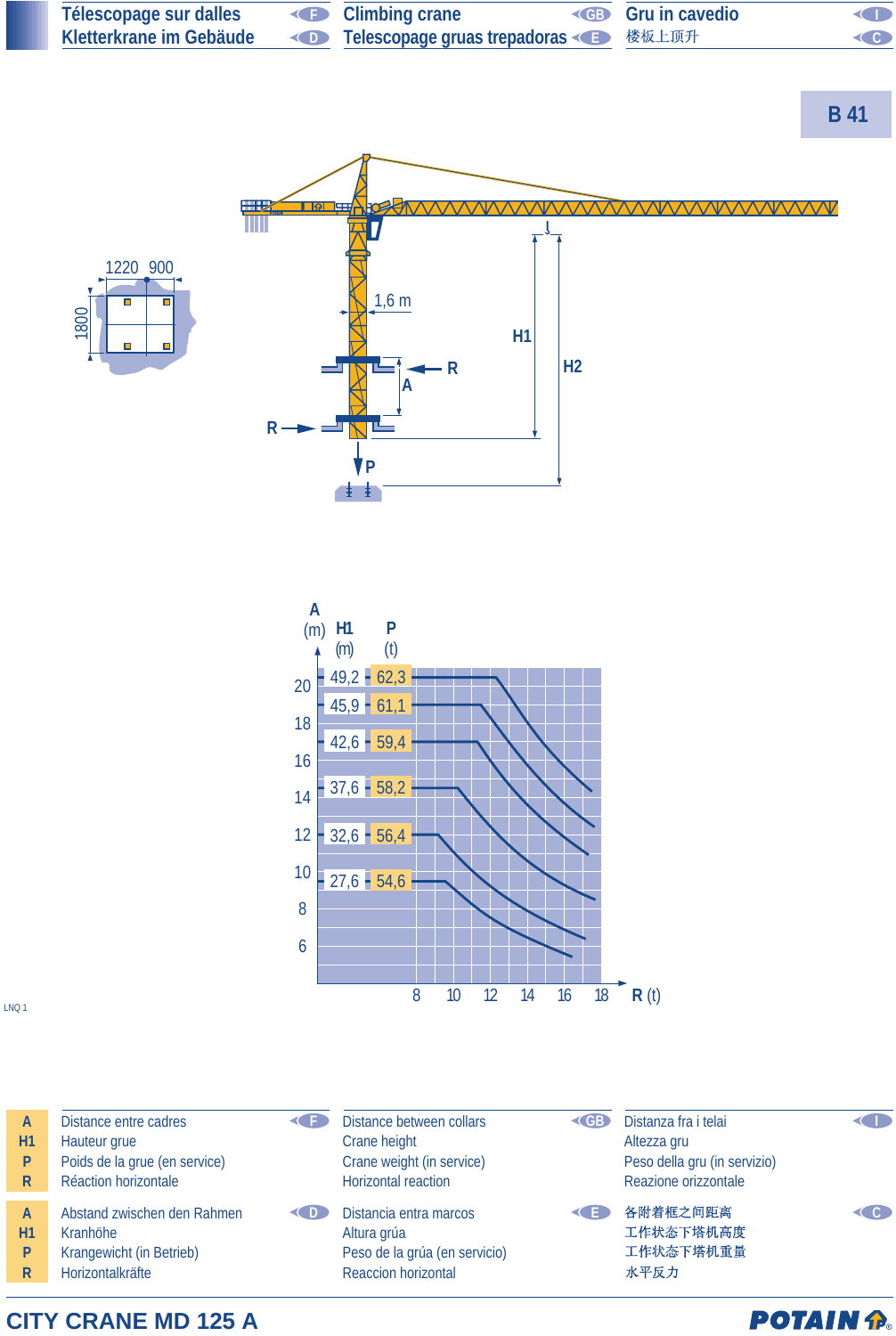| Lest de contre-flèche       | <b>Counter-jib ballast</b>                | <b>EB</b> Contrappeso | <b>KID</b>         |
|-----------------------------|-------------------------------------------|-----------------------|--------------------|
| <b>Gegenauslegerballast</b> | <b>Example 20 Lastre de contra flecha</b> | ◆ 千衡臂重                | $\left( 0 \right)$ |

| <b>MW</b>              | ■ <del>∡</del>  | 3450 kg      | 2250 kg | $x^2$ (kg) | 3450 kg          | 2250 kg  |
|------------------------|-----------------|--------------|---------|------------|------------------|----------|
| 57,5 m                 | 14,3 m          | 5            |         | 17 250     |                  |          |
| 55 <sub>m</sub>        | 14,3 m          |              |         | 16 050     |                  |          |
| 50 <sub>m</sub>        | 13 <sub>m</sub> | 4            |         | 16 050     | 3160<br>$\sigma$ | 31001    |
| 45 m                   | 13 <sub>m</sub> | $\mathbf{c}$ |         | 14 850     |                  | $\Omega$ |
| 40 m                   | 13 <sub>m</sub> | 4            | $\sim$  | 13 800     |                  | O        |
| 35 m                   | 13 <sub>m</sub> | 2            |         | 12 600     |                  |          |
| 30 m                   | 13 <sub>m</sub> |              |         | 11 400     |                  |          |
| $1.510 \times 10^{-1}$ |                 |              |         |            |                  |          |

LNQ 1

| Lest de base        | <b>Base ballast</b><br><b>KIND</b> |      | <b>EXAMPLE 7 AVOLTA di base</b> |  |
|---------------------|------------------------------------|------|---------------------------------|--|
| <b>Grundballast</b> | <b>Example 2</b> Lastre de base    | ◆ 下車 |                                 |  |

| $\boxdot$ 1,6 m | $ZC$ 40 A $\cdot \bullet \cdot$ | H(m)               | 40,3 | 30,3 | 20,3 |      |      |      |      |      |      |
|-----------------|---------------------------------|--------------------|------|------|------|------|------|------|------|------|------|
|                 | $\mathbf{A}$ (t)                | 65                 | 60   | 55   |      |      |      |      |      |      |      |
|                 |                                 | H(m)               | 50,3 | 40,3 | 30,3 | 20,3 |      |      |      |      |      |
| $\boxdot$ 1,6 m | ZD 40 A $\cdot \bullet \cdot$   | $\mathbf{A}$ $(t)$ | 70   | 55   | 45   | 45   |      |      |      |      |      |
|                 |                                 | H(m)               | 51,4 | 48,1 | 44,8 | 39,8 | 34,8 | 29,8 | 24,8 | 19,8 |      |
| $\boxdot$ 1,6 m | $S$ 40 A $\rightarrow$          | $\mathbf{A}$ (t)   | 84   | 72   | 54   | 36   | 36   | 36   | 36   | 36   |      |
| $\boxdot$ 1,6 m |                                 | H(m)               | 58,1 | 54,8 | 49,8 | 44,8 | 39,8 | 34,8 | 29,8 | 24,8 | 19,8 |
|                 | $S$ 41A $\rightarrow$           | $\mathbf{A}$ (t)   | 114  | 102  | 78   | 54   | 36   | 36   | 36   | 36   | 36   |

LNQ 1